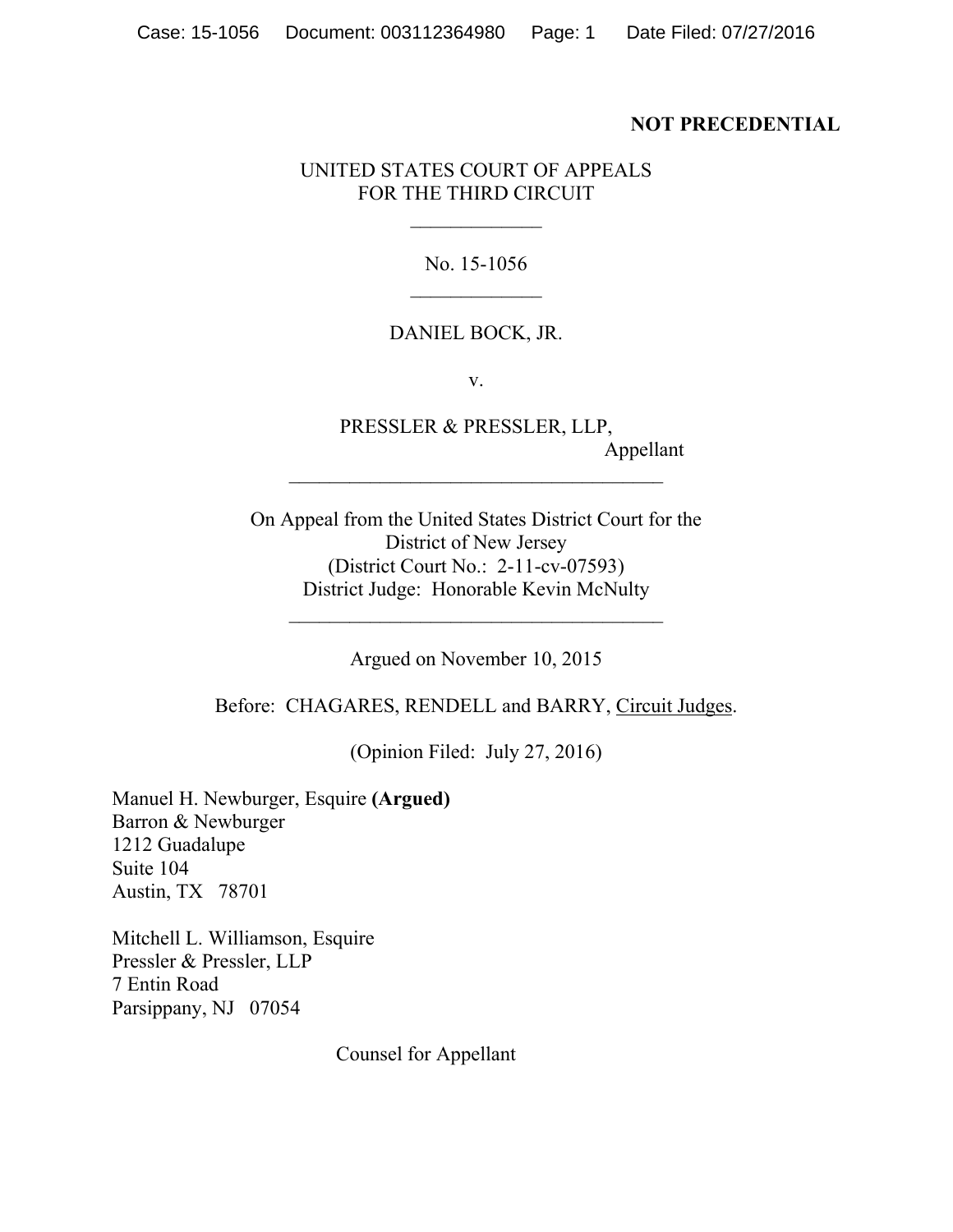Cary L. Flitter, Esquire **(Argued)** Andrew M. Milz, Esquire Flitter Milz 450 North Narberth Avenue Suite 101 Narberth, PA 19072

Deepak Gupta, Esquire Gupta Wessler 1735 20th Street, N. W. Washington, DC 20009

Philip D. Stern, Esquire Andrew T. Thomasson, Esquire Stern Thomasson 2816 Morris Avenue Suite 30 Union, NJ 07083

## Counsel for Appellee

Jeanne L. Zimmer, Esquire Carlson & Messer 5959 West Century Boulevard Suite 1214 Los Angeles, CA 90045

## Counsel for Amicus-Appellants

Kristin Bateman, Esquire **(Argued)** Consumer Financial Protection Bureau 1700 G Street, N. W. Washington, DE 20552

Counsel for Amicus-Appellee Consumer Financial Protection Bureau

Theodore P. Metzler, Jr., Esquire Federal Trade Commission 600 Pennsylvania Avenue, N. W. Washington, DC 20580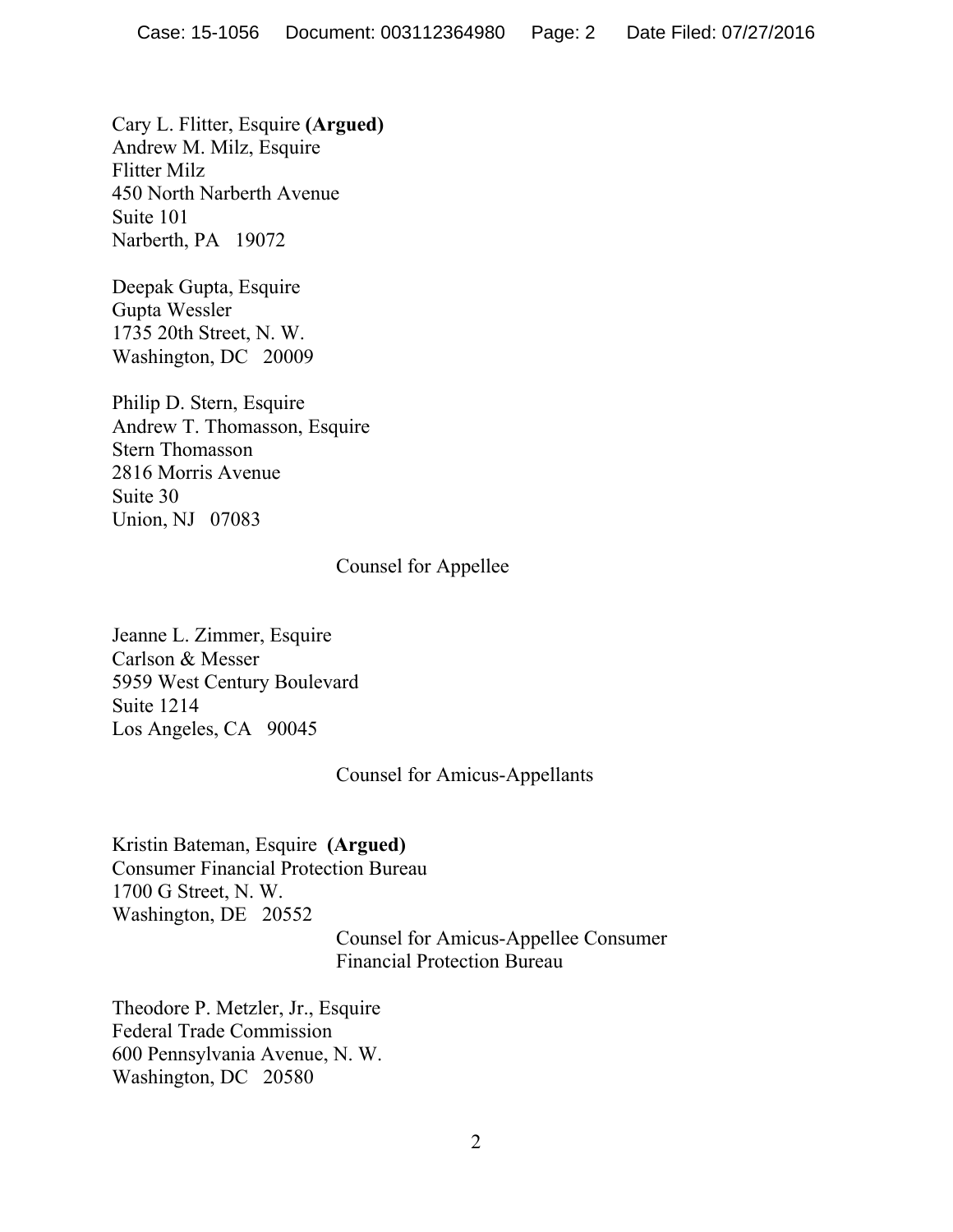Counsel for Amicus-Appellee Federal Trade Commission

# O P I N I O N

**RENDELL**, Circuit Judge:

 $\overline{a}$ 

Defendant-Appellant Pressler and Pressler, LLP appeals the District Court's order granting Plaintiff Bock's motion for summary judgment. Bock alleged that Pressler and Pressler made a false or misleading representation in violation of the Fair Debt Collection Practices Act (FDCPA), 15 U.S.C. § 1692e, by filing a state complaint without meaningful attorney review. Although the issue of Article III standing was not raised by the District Court or by the parties, "we are required to raise issues of standing *sua sponte*  if such issues exist." *Steele v. Blackman*, 236 F.3d 130, 134 n.4 (3d Cir. 2001). At the time of oral argument in this case, *Spokeo, Inc. v. Robins*, 136 S. Ct. 1540 (2016), was pending before the United States Supreme Court. It had the potential to impact cases like Bock's, when the alleged injury to the plaintiff flows from the violation of a procedural right granted by statute. We asked the parties to address *Spokeo* at oral argument and requested written briefing after the opinion was published on May 16, 2016. 1

The issue of standing is "an essential and unchanging part of the case-orcontroversy requirement of Article III." *Lujan v. Defs. of Wildlife*, 504 U.S. 555, 560 (1992). "The doctrine developed in our case law to ensure that federal courts do not

<sup>&</sup>lt;sup>1</sup> The District Court had jurisdiction pursuant to 28 U.S.C.  $\S$  1331; we have jurisdiction pursuant to 28 U.S.C. § 1291. We exercise de novo review over an order granting summary judgment. *Curley v. Klem*, 298 F.3d 271, 276 (3d Cir. 2002).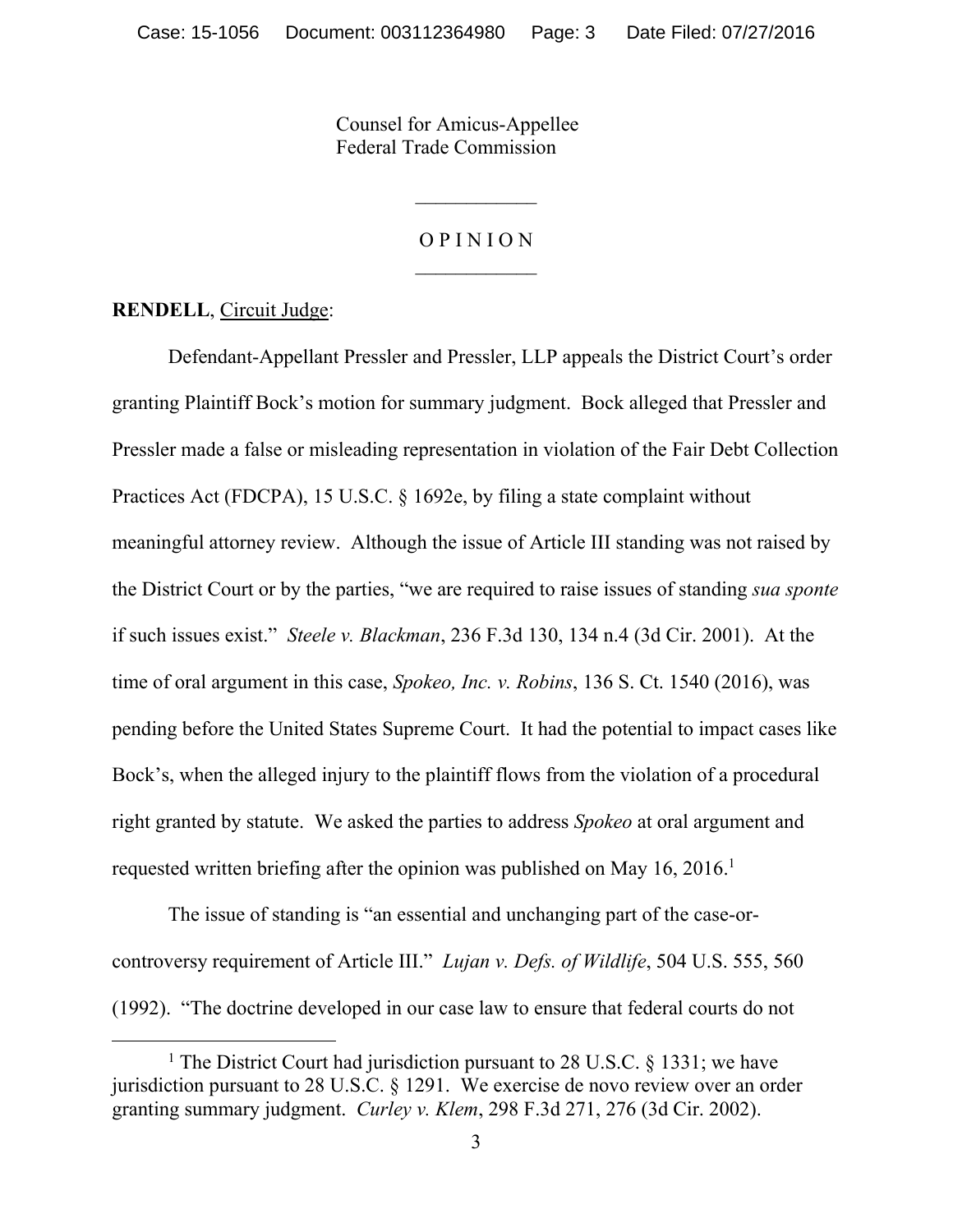exceed their authority as it has been traditionally understood." *Spokeo*, 136 S. Ct. at 1547. Constitutional standing requires the party invoking jurisdiction to meet three elements:

First, the plaintiff must have suffered an "injury in fact"—an invasion of a legally protected interest which is (a) concrete and particularized, and (b) actual or imminent, not conjectural or hypothetical[.] Second, there must be a causal connection between the injury and the conduct complained of . . . . Third, it must be likely . . . that the injury will be redressed by a favorable decision.

*Lujan*, 504 U.S. 560–61 (internal citations and quotation marks omitted). The issue presented in *Spokeo* was whether the violation of a procedural right granted by statute presents an injury sufficient to constitute an "injury-in-fact" and satisfy the "'[f]irst and foremost' of standing's three elements." *Spokeo*, 136 S. Ct. at 1547.

While the Supreme Court did not change the rule for establishing standing in *Spokeo*, it used strong language indicating that a thorough discussion of concreteness is necessary in order for a court to determine whether there has been an injury-in-fact. *Id.* at 1545. The Court made it clear that the requirements of particularization and concreteness required separate analyses and that neither requirement alone was sufficient. *Id*. at 1548 ("Particularization is necessary to establish injury in fact, but it is not sufficient. An injury in fact must also be 'concrete.'"). In determining whether there is a concrete injury, the presentation of an alleged statutory violation is not always sufficient. *Id*. at 1549 ("[Plaintiff] could not, for example, allege a bare procedural violation, divorced from any concrete harm, and satisfy the injury-in-fact requirement of Article III."). However, the Court confirmed that "because Congress is well positioned to identify